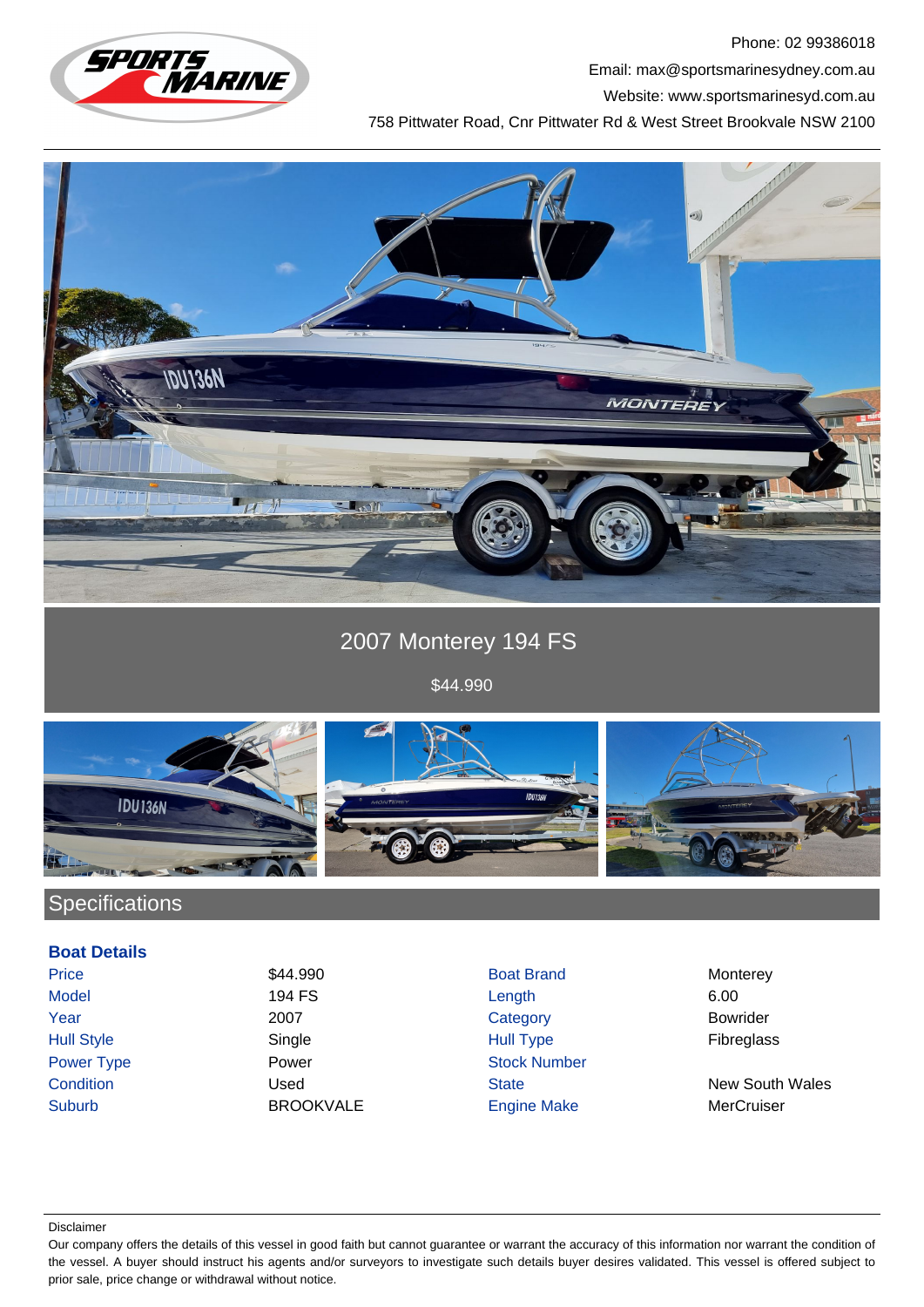

### **Description**

2007 Monterey 194 FS

Powered by a MerCruiser 5.0L MPI V8 260HP, this American-made bowrider with 98 hours showing on the meter comes with a trailer, a full inshore safety package and 12 Months Sports Marine Mechanical warranty.

The 194 FS is designed with enough seating to entertain small groups of friends and family members, enough deck space to accommodate fishing gear and supplies, and enough speed to make water skiing, wakeboarding, and tubing possible.

Specifications:

Length: 5.97m (19' 7") Length (w/swim platform): 6.60m (21' 8") Beam: 2.54m (8' 4") Weight: 1406kgs (3100lbs) Fuel Capacity: 164 ltrs Max Capacity: 7 people

Key Features:

- Wakeboard Tower
- Stereo Cd-player System
- Bimini Top
- Ski Tow Eye
- Large Swim-platform
- In-floor Storage Locker
- Plenty of Storage
- Bow and Cockpit Cover
- Full Boat Cover

This boat is offered for sale with a12-month Mechanical Warranty Engine & DriveOnly. (conditions apply)

Ask about our competitive finance rates, we can tailor a package to suit most budgets to approved purchasers.

Nationwide delivery is available.

Disclaimer

Our company offers the details of this vessel in good faith but cannot guarantee or warrant the accuracy of this information nor warrant the condition of the vessel. A buyer should instruct his agents and/or surveyors to investigate such details buyer desires validated. This vessel is offered subject to prior sale, price change or withdrawal without notice.